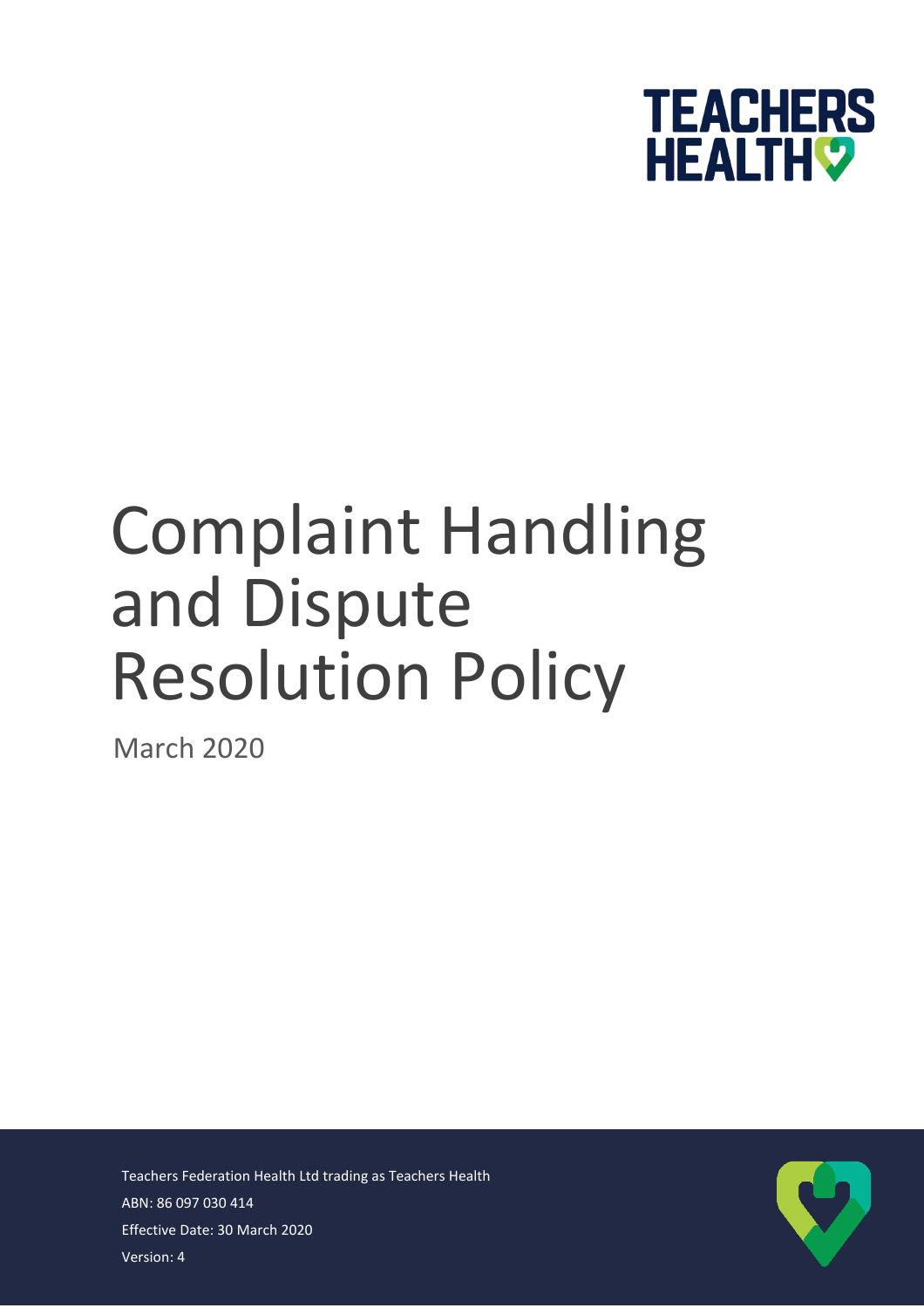

## **Table of contents**

| 1. |      |                                                                   |  |
|----|------|-------------------------------------------------------------------|--|
| 2. |      |                                                                   |  |
|    |      |                                                                   |  |
|    | 2.2  |                                                                   |  |
|    | 2.3. |                                                                   |  |
|    | 2.4. | Travel Insurance, General Insurance and Life Insurance Services 5 |  |
| 3. |      |                                                                   |  |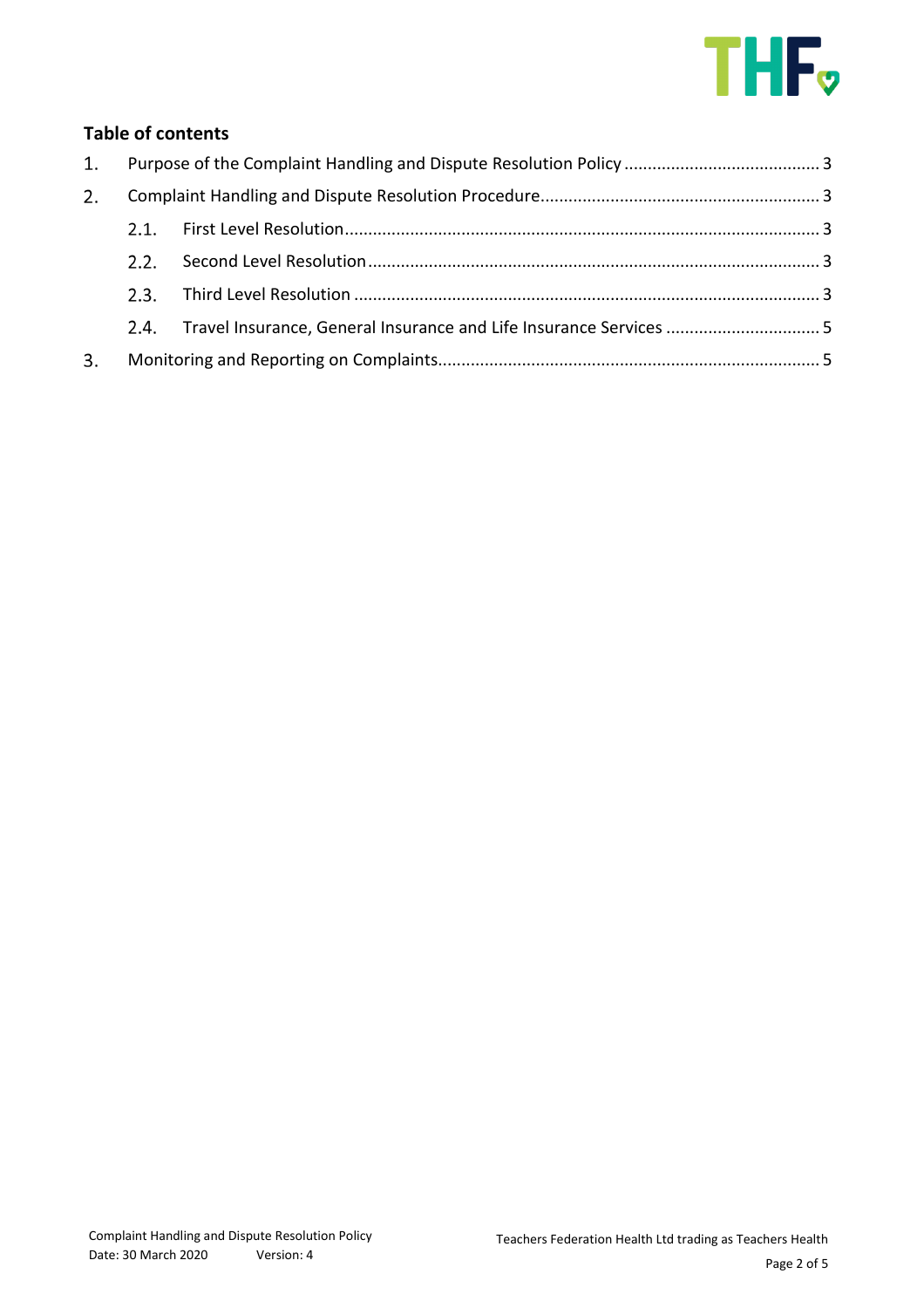

### <span id="page-2-0"></span>1. **Purpose of the Complaint Handling and Dispute Resolution Policy**

The purpose of the Complaint Handling and Dispute Resolution Policy (policy) is to set out the policy and procedures for the handling of complaints received by Teachers Health (THF).

The Board and senior management of THF view complaints as an opportunity to:

- a) maintain and enhance member loyalty and approval; and
- b) enhance our competitiveness by continuous review and improvement.

This policy is an abridged version of the Complaint Handling and Dispute Resolution Policy which is an internal document maintained by THF.

## **Lodging A Complaint**

Complaints can be lodged in writing, via post, fax or email; in person at a Health Centre, with a BDO or with a THS provider; over the phone; online via the Contact Us web submission form or via social media.

| Phone:                              | 1300 728 188                           |
|-------------------------------------|----------------------------------------|
|                                     | Monday to Thursday 8am - 8pm AEST/AEDT |
|                                     | Friday 8am - 6pm AEST/AEDT             |
|                                     | Saturday 8:30am - 12:30pm AEST/AEDT    |
| <b>Mobile and overseas callers:</b> | +61 2 8346 2111                        |
| Fax:                                | 1300 728 388                           |
| Email:                              | complaints@teachershealth.com.au       |
|                                     | info@teachershealth.com.au             |
| Mail:                               | <b>Teachers Health</b>                 |
|                                     | <b>GPO Box 9812</b>                    |
|                                     | Sydney NSW 2001                        |

#### <span id="page-2-1"></span> $2.$ **Complaint Handling and Dispute Resolution Procedure**

<span id="page-2-2"></span>THF categorises the level of complaints into first, second and third level resolution. The level of resolution depends on the type and nature of the complaint. This section describes each of these categories and the steps undertaken to resolve the complaint.

#### $2.1.$ **First Level Resolution**

<span id="page-2-3"></span>A First Level Resolution complaint is defined as either:

- a) First Contact Resolution: the complaint is resolved at the time of contact, through the relevant communication channel; or
- b) Staff Review: if the resolution offered at first contact did not resolve the complaint to the satisfaction of the complainant or the complaint is sensitive or complex in nature, a staff review is undertaken by a senior staff member and is resolved within three working days of receipt of the complaint.

#### $2.2.$ **Second Level Resolution**

A Second Level Resolution complaint is defined as:

<span id="page-2-4"></span>The First Level Resolution has failed to resolve the complaint, or the complaint is more sensitive or complex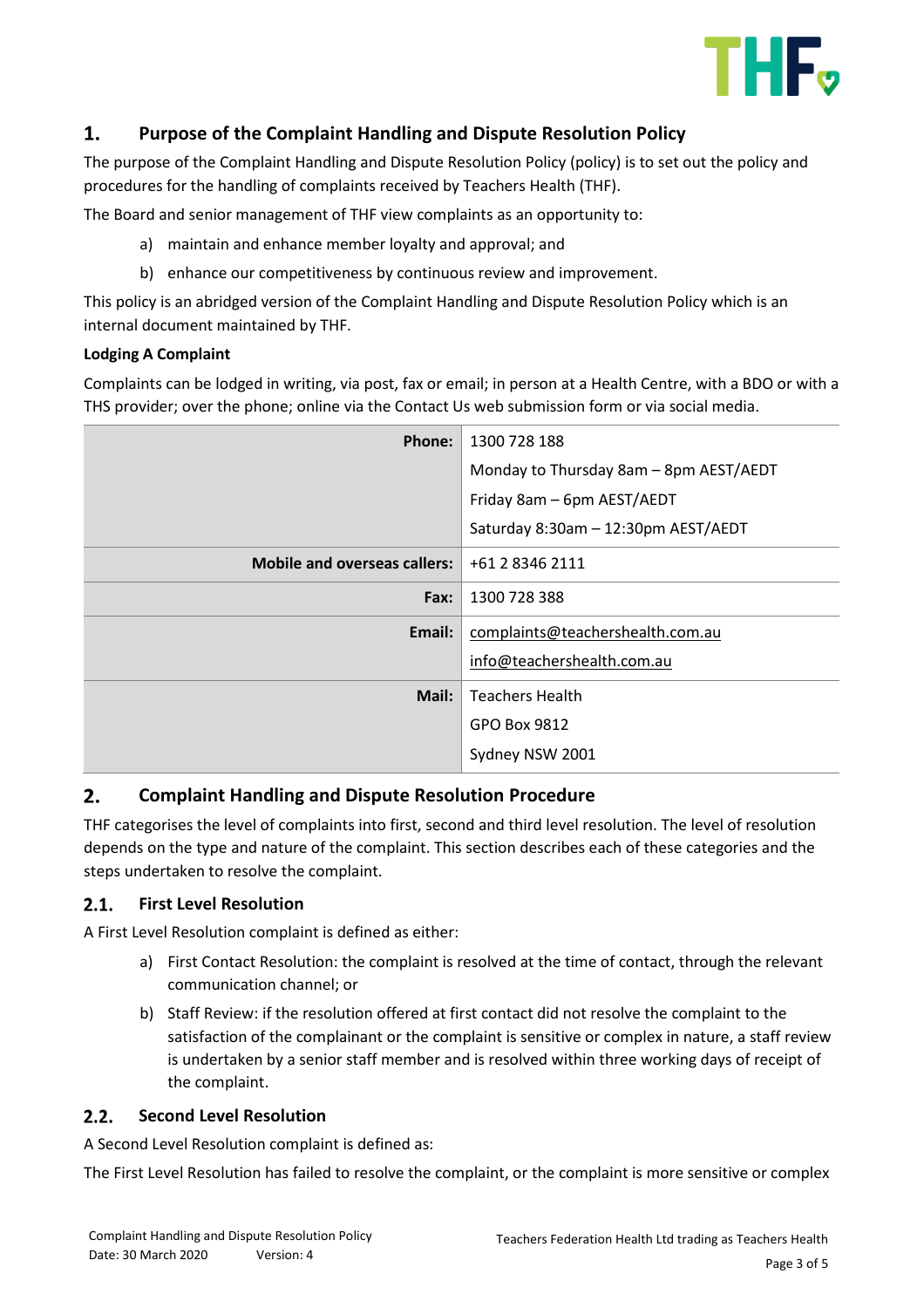

in nature, the complaint is then escalated to a team leader or business unit manager for consideration and review. All Second Level Resolution complaints are to be resolved within 14 working days of receipt of the complaint.

Note: if the complaint is in relation to products or services provided by Health Centres (e.g. dental and eyecare) and Teachers Healthcare Services or their providers, the matter is referred to the National Operations Manager, Health Centres and Clinical Operations Manager respectively.

#### $2.3.$ **Third Level Resolution**

A Third Level Resolution complaint is defined as:

- a) Referrals (PHIO Level One Complaint), where initial contact must be made with the complainant within three business days (not including the date the complaint was sent), or less if urgent. THF must respond directly to the complainant and advise PHIO of the action taken and response provided.
- b) Disputes (PHIO Level Three Complaint), where a response is required within 14 days of the complaint being forwarded to THF. PHIO will contact THF outlining the complaint, requesting that THF respond directly to PHIO with detailed information relevant to the complaint.

All Third Level Resolution complaints require intervention by PHIO.

## **Note on the Commonwealth Ombudsman**

A complainant has the right to lodge their complaint with PHIO if they are not satisfied with the outcome of THF's processes. All relevant staff at THF advise customers of this right, as well as the internal escalation process.

Complaints to PHIO can be made online, over the phone or via post.

Phone: 1300 362 072

Mail: Commonwealth Ombudsman

GPO Box 442

Canberra ACT 2601

Further information is provided on the PHIO websit[e https://www.ombudsman.gov.au/.](https://www.ombudsman.gov.au/)

## **Note on Health Centres (Dental and Eyecare Services)**

In relation to dental and eyecare practices at Health Centres, a complainant has a right to lodge their complaint to a governing board, if they are dissatisfied with the outcome of the internal complaints process. In this case, the complaint should be referred to the National Operations Manager, Health Centres, who will then refer the complainant to the relevant governing board (refer to table below).

## **Note on Teachers Healthcare Services**

In relation to Teachers Healthcare Services complaints, a complainant has the right to lodge their complaint to a governing board if they are dissatisfied with the outcome of the internal complaints process.

In this case, the complaint should be referred to the Clinical Operations Manager, who will then refer the complainant to the relevant governing board (refer to table below).

| <b>State</b> | <b>Governing Board</b>                   |
|--------------|------------------------------------------|
| <b>NSW</b>   | <b>Health Care Complaints Commission</b> |
| QLD          | Office of the Health Ombudsman           |